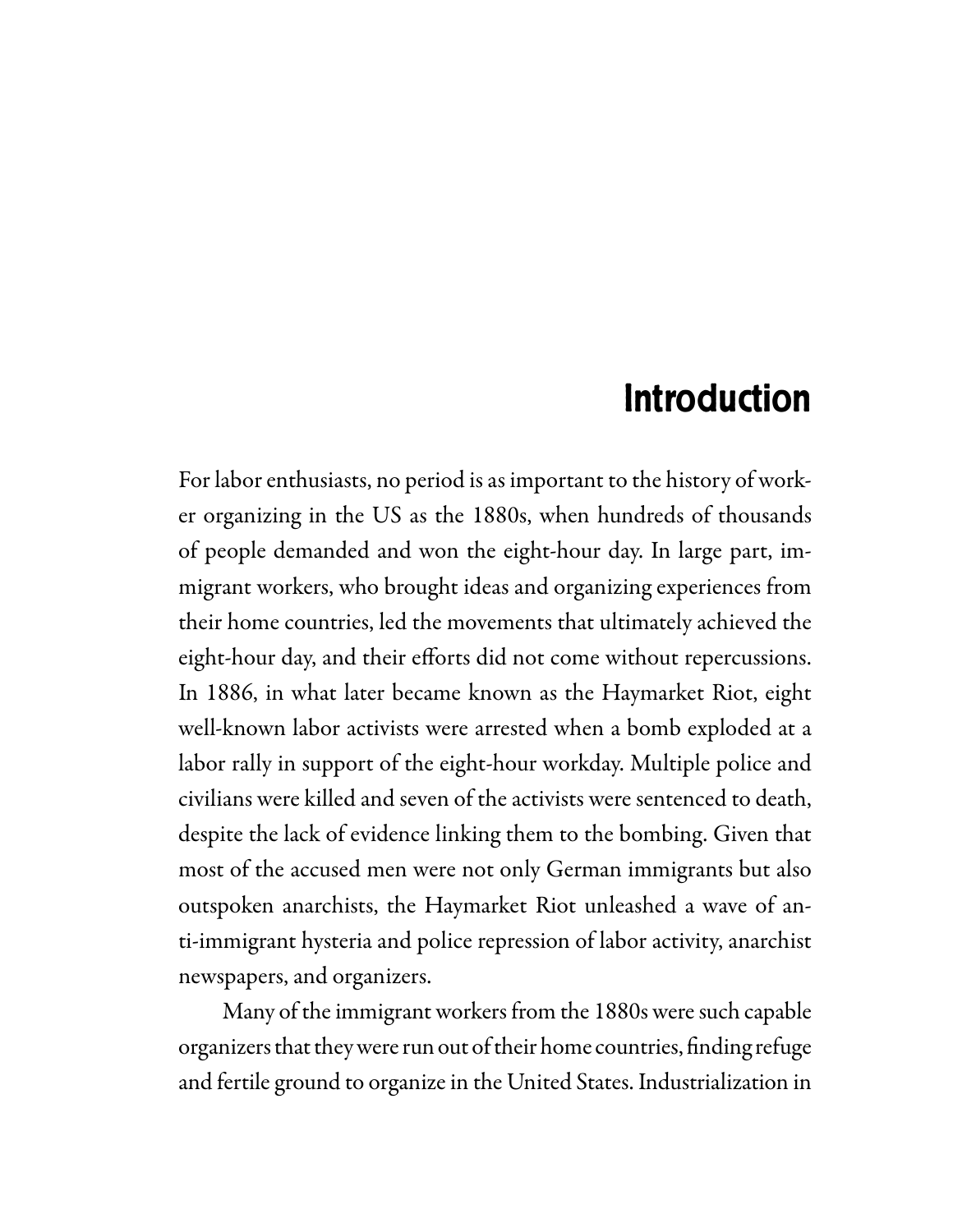#### 14 **iPresente!**

the US led to the increasing need for workers to fill dangerous, lowwage jobs in the growing number of factories, mines, and railways. Immigrants from Ireland, Italy, Poland, Russia, and Germany, to name a few, filled these positions, experiencing open hostility, discrimination, and abusive working conditions. Under these conditions, and with the agitation of labor organizers, unrest among workers grew. The forces of industrialization not only brought masses of workers into the US, but also skilled organizers that came together and shared their ideas across nationality, language, and culture. This cross-pollination of ideas led to the creation of one of our nation's most vibrant social movements.

Likewise, today many of the best immigrant organizers were forced to flee their home countries due to their organizing efforts with laborers, students, and farm workers. Still others are the product of a globalized economy that exports products and people, leading many migrants with no previous political experience to question the broader political and economic forces that compel them to abandon their country, family, and home. According to a recent report by the faith-based organization, Bread for the World, though only a quarter of Mexico's population live in rural areas, a disproportionate share, 44 percent of Mexico's immigrant population, come from rural areas.<sup>1</sup> These rural migrants leave behind close-knit communities where their families have lived for decades, and in many cases for generations that date back to the pre-Columbian era. Risking their lives to come to a foreign country, laboring in dangerous, low-wage jobs, and facing regular discrimination, has forced migrants by the thousands to develop a deeper understanding of inequality.

<sup>&</sup>quot;Mexico United States Migration: Regional and State Overview," Mexico City Consejo Nacional de Población, 2006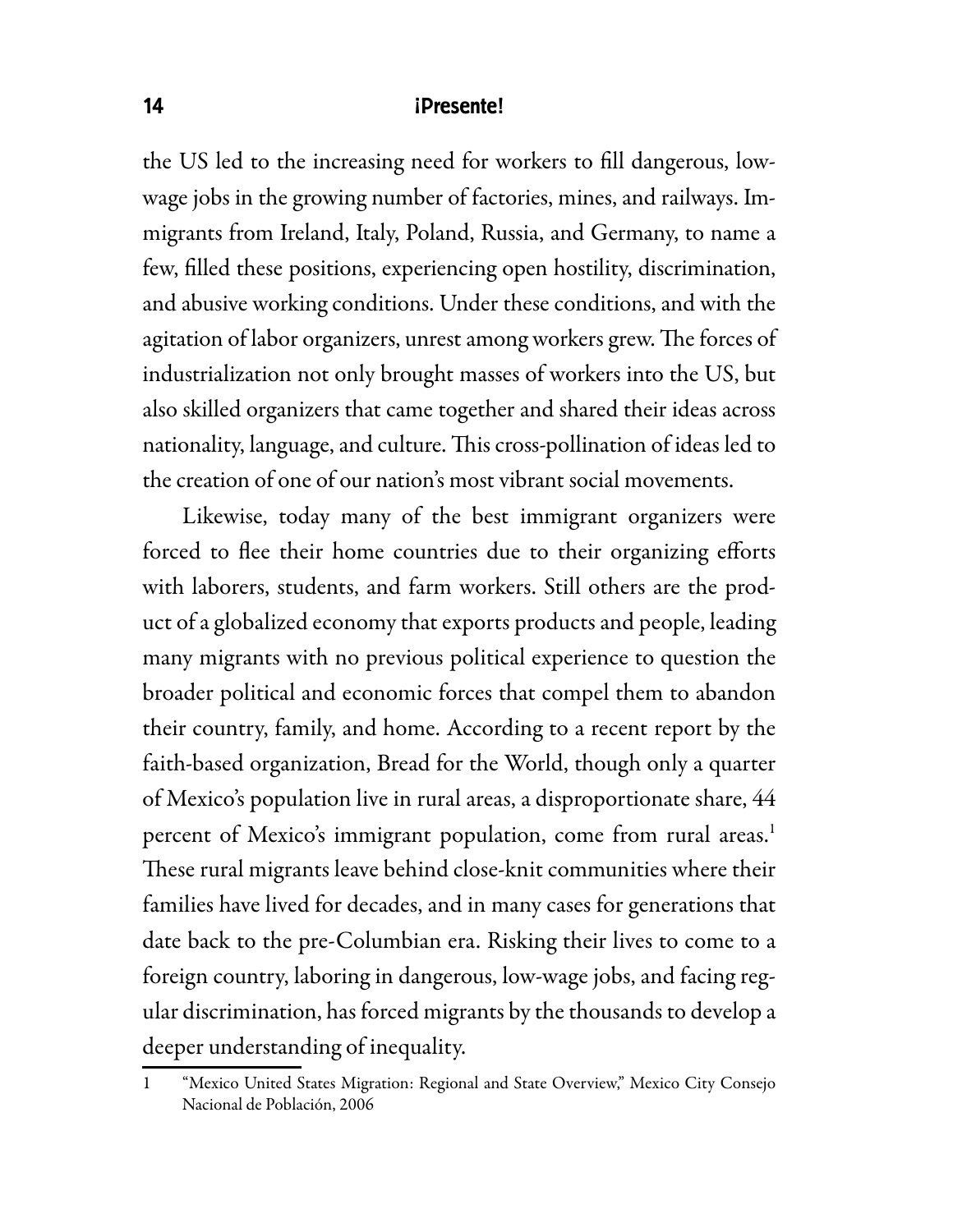#### **Introduction**

Some of Mexico's most popular bands, like Tigres del Norte and El Tri, have written songs documenting the politically transformative role migration plays in developing collective consciousness. Some of Tigres del Norte's most famous songs include "We are More American," "My Two Countries," and "Wetback Three Times." El Trie, with songs like "American Dream" and "Undocumented Race," challenge both the US and Mexican governments for exploiting workers and the poor. These songs have been heard by millions in the US and Latin America, helping connect migrants' experiences to a broader audience.

The best organizers see that injustice is also an opportunity to bring communities together to change the conditions they face. They see that those directly impacted by inequality, when given the right tools and support, are ready to stand up and fight. As Dennis Soriano of the New Orleans Worker Center for Racial Justice stated, "I am no longer the same person that came to this country only to work and help his family. Now I know that if I am going to be in this country and I want to be treated as an equal, I have to fight. No one will come fight for me. I have to do it myself."

In this section you will hear from Pablo Alvarado, a Central American immigrant who survived the brutal civil war of El Salvador and fled to Los Angeles, where he began using his skills as an educator and organizer to help day laborers alter their living and working conditions, first across California and then the country. He later helped found the National Day Laborer Organizing Network (NDLON), which has become one of the most dynamic organization's fighting for undocumented immigrants rights. NDLON has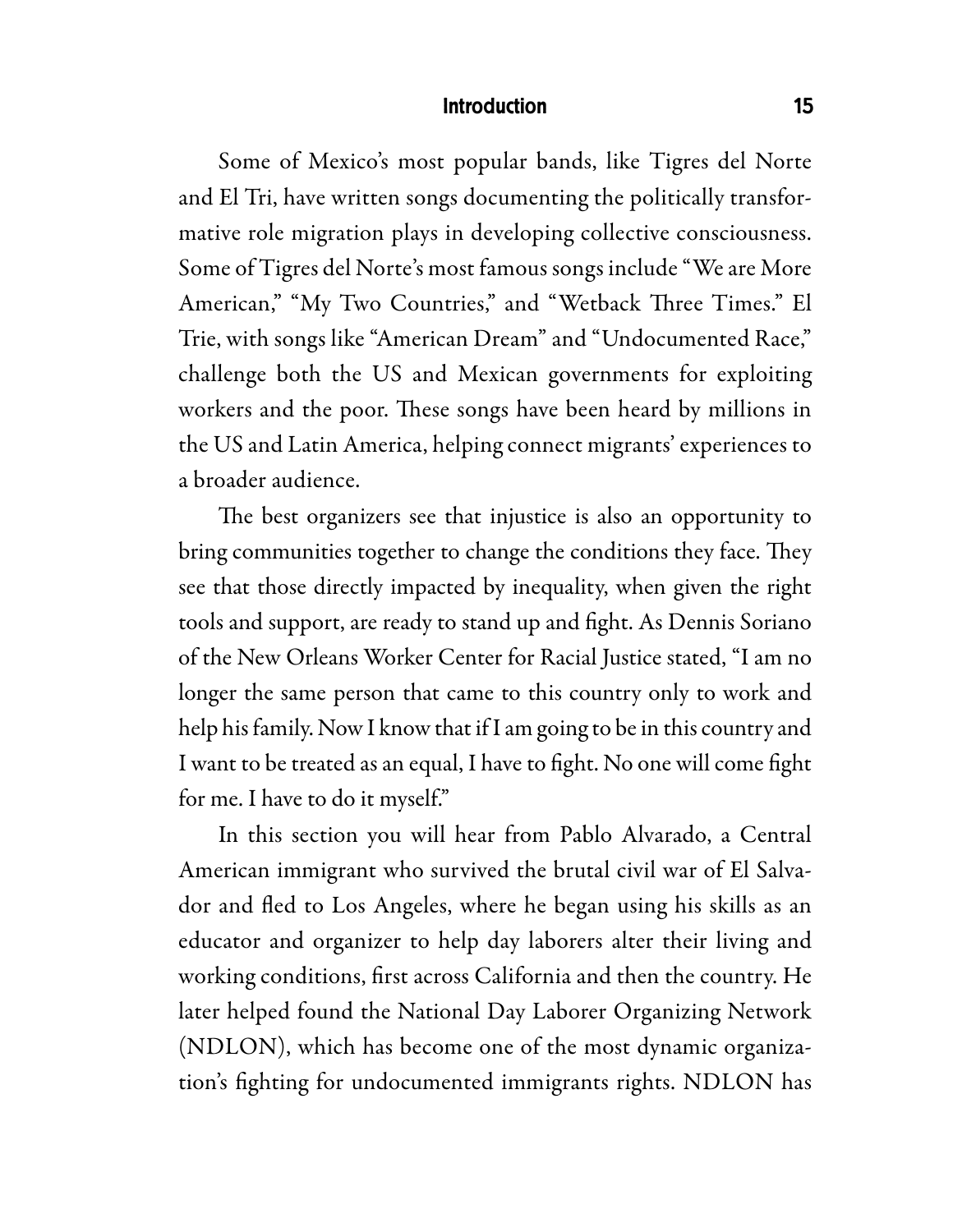#### 16 **iPresente!**

led the charge in Arizona, where some of the most draconian anti-immigrant laws have been passed.

Migration is often not the lone decision of one individual, but is forced by decisions at the policy level that exclude the voices of those most impacted. Mexican president, Carlos Salinas de Gortari, famously said he wished "to export products not people" with the passage of the North American Free Trade Agreement (NAFTA) in 1994. The story of Maria Duque and her family show that NAFTA, far from reducing immigration, led to the massive migration of hundreds of thousands of farmers to the US. For Maria and many others, it has also led to a shifting understanding of inequality and race in the US.

Indigenous migrants have also been particularly impacted, reporting some of the highest migration rates in Mexico. Indigenous communities in Mexico, often experienced in self-governance, have become some of the most creative leaders and thinkers in the migration debate. According to Gaspar Rivera Salgado of the Frente Indígena de Organizaciónes Binacíonales/Binational Indigenous Organizations' Front (FIOB), "we need development that makes migration a choice rather than a necessity…the right to not migrate and migrate, both rights are part of the same solution.… We have to change the debate from one in which immigration is presented as a problem to a debate over rights. The real problem is exploitation." Inspired by the Right to Stay Home campaign, the FIOB has also looked at how to develop economic alternatives that encourage self-determination, like helping establish worker-run cooperatives and investing in the production of fair-trade products that allow indigenous communities to stay in their native lands. The framework of the Right to Stay Home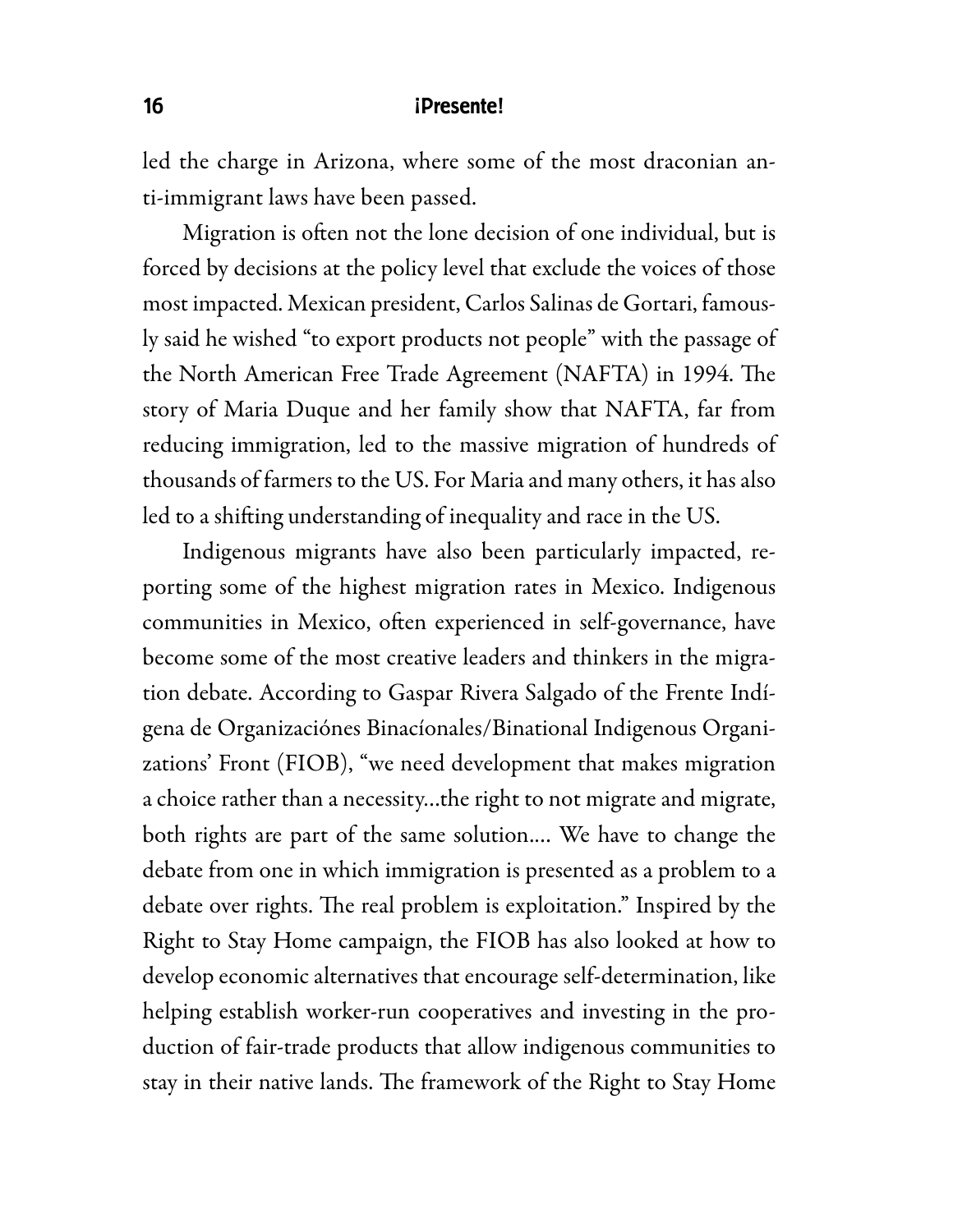#### **introduction** 17

has been critical in shifting the debate among labor, indigenous, and human rights groups within Mexico, and has the ability to play a key role in the immigrant rights movement in the US, pushing organizations and advocates to move beyond short-term solutions to longterm structural change that challenges economic and political forces at the root of migration and exploitation.

Elvira Arellano gained recognition when she was ordered for deportation and defiantly took refuge in her Methodist Church with her eight-year-old, US-born son. Her story documents the immigrant rights movement's effort to achieve legalization over the last ten years. Elvira participated in nearly every organizing effort since the late 1990s to ensure undocumented immigrants could gain authorization to work and live in the US without fear of deportation and separation from their family members. Her story highlights the roots of the movement, and the personal impact of Congress' failure to enact immigration reform or protect immigrant workers' rights. Today, she is still organizing to defend the rights of immigrants, including Central Americans who must make the treacherous journey through Mexico to the US.

### Բ

Immigrants don't just bring food, dress, or cultural customs—many bring with them a rich history of organizing, and each carries their own experience of exploitation and self-reliance, of community and resistance. While divided across borders, many immigrants come to the US and continue to share culture and build a new community of resistance rich with its own traditions. Out of injustice and discrimi-